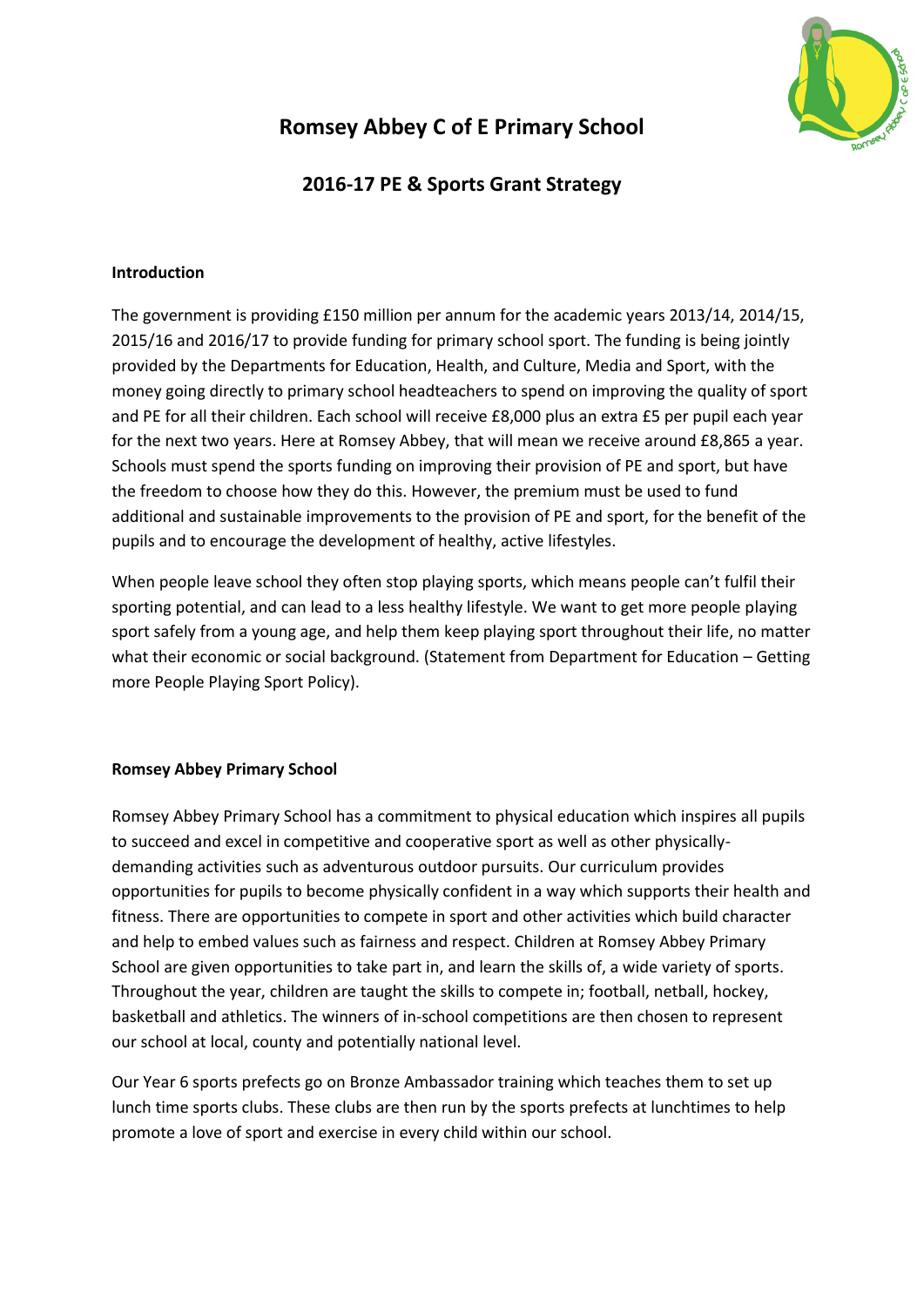

#### **Overall objectives**

- To increase the participation of pupils in quality physical activity.
- To provide quality teaching in PE lessons, both by the sports coach and the class teachers that are required to teach PE.
- To increase the pupils' participation in inter-school competition in all age-groups.
- To identify talent and to signpost families to local clubs for further development.
- To ensure that the PE curriculum progresses children into well-rounded athletes.
- To ensure that quality resources are in place to deliver the PE curriculum to a high standard.
- To promote physical activity and healthy lifestyles throughout the school.

#### **Ensuring future sustainability**

- Links made with local primary and secondary schools can be sustained in the long-term as schools begin to work more closely together more routinely to organise level 2 competitions.
- The purchase of new high-quality equipment will support future physical activity long after its purchase.

#### **Allocation**

Allocations for the academic year 2016/17 are calculated using the number of pupils in Year 1 to 6 and those age 5 in Year R, as recorded by the January Census 2016.

This funding must be used to fund improvements to the provision of PE and sport, for the benefit of primary-aged pupils in the 2016 to 2017 academic year so that they develop healthy lifestyles. Here at Romsey Abbey, that will mean we receive around £8,865 a year.

Schools can choose how they use the funding, for example to:

- hire specialist PE teachers or qualified sports coaches to work with primary teachers during PE lessons
- support and involve the least active children by running after-school sports clubs and holiday clubs, e.g. the [Change4Life](http://www.nhs.uk/change4life/pages/primary-schools-sports-clubs.aspx) clubs
- provide resources and training courses in PE and sport for teachers
- run sport competitions or increase pupils' participation in the School Games
- run sports activities with other schools

Schools must use the funding to make additional and sustainable improvements to the quality of PE and sport they offer.

This means that you should use the premium to:

- develop or add to the PE and sport activities that your school already offers
- make improvements now that will benefit pupils joining the school in future years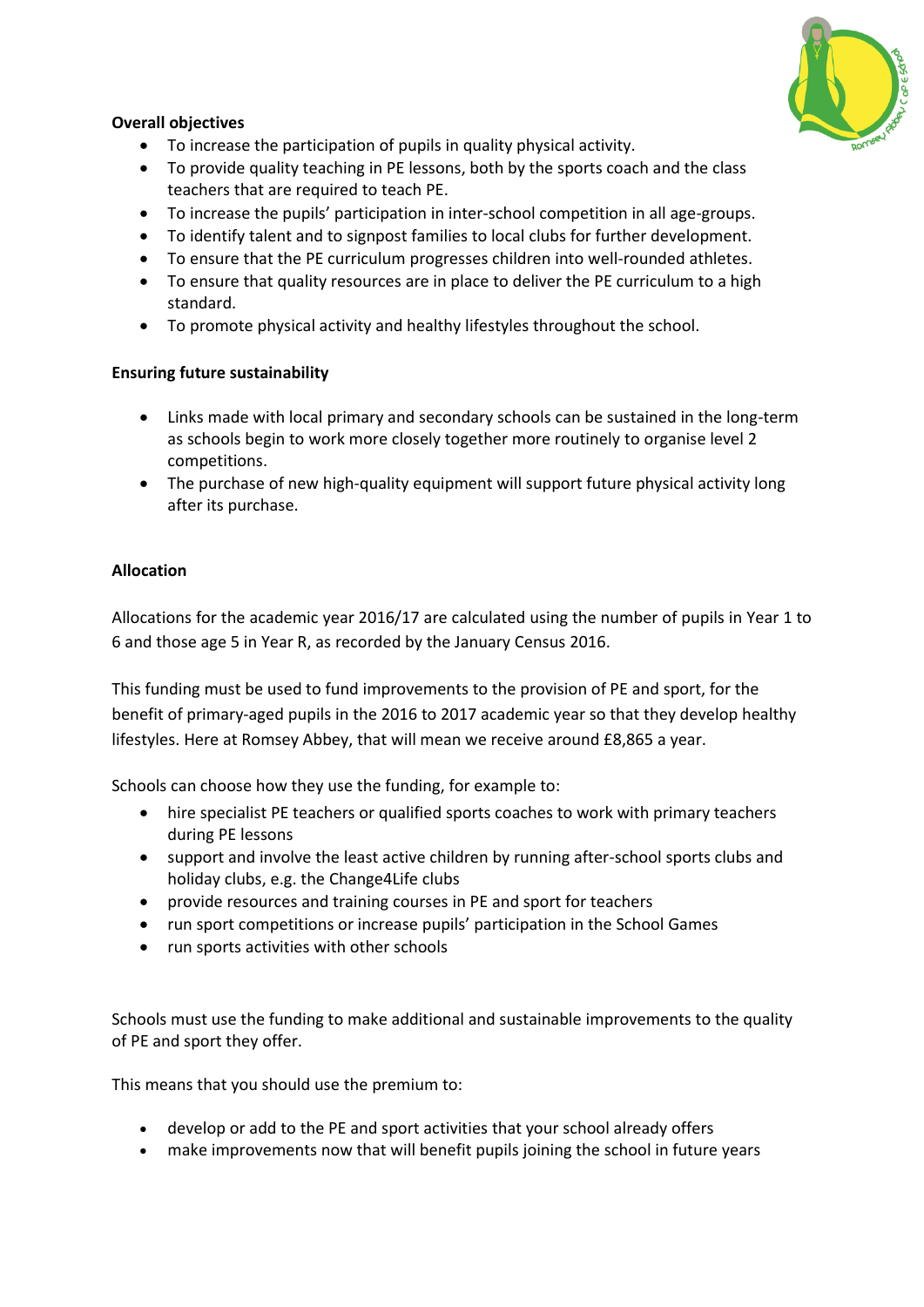

# **Outline of 2016-17 PE & Sport Grant Projected Spend**

| <b>Area of Expenditure</b>                                          | Projected | <b>Reason for Expenditure</b>                                                                                                                                                                                                                                                                                                                                                                                      | How we will measure                                                                                                                                                                                                                                                                       |
|---------------------------------------------------------------------|-----------|--------------------------------------------------------------------------------------------------------------------------------------------------------------------------------------------------------------------------------------------------------------------------------------------------------------------------------------------------------------------------------------------------------------------|-------------------------------------------------------------------------------------------------------------------------------------------------------------------------------------------------------------------------------------------------------------------------------------------|
|                                                                     | Cost      |                                                                                                                                                                                                                                                                                                                                                                                                                    | outcomes                                                                                                                                                                                                                                                                                  |
|                                                                     |           |                                                                                                                                                                                                                                                                                                                                                                                                                    | (what we will expect                                                                                                                                                                                                                                                                      |
|                                                                     |           |                                                                                                                                                                                                                                                                                                                                                                                                                    | to see in July '17)                                                                                                                                                                                                                                                                       |
| New resources and<br>equipment                                      | £600      | To replace or improve current equipment<br>that is used weekly.                                                                                                                                                                                                                                                                                                                                                    | - Higher quality PE lessons<br>consistently delivered.<br>- Class teachers can teach<br>the PE curriculum fully.<br>- PE curriculum needs met<br>with wide range of<br>equipment for different<br>sports which link to the<br>Level 1 and 2 competitions<br>within our own<br>curriculum. |
| Sports Day                                                          | £250      | To provide all children with an<br>opportunity to compete in a school-wide<br>Level 1 competition.<br>To provide each child an opportunity to<br>compete in a range of field and track<br>events.<br>To pay for a county advisor in Sport to<br>run the event.                                                                                                                                                     | - Teacher's tracking of<br>progress and summative<br>assessments will show<br>improved year-end<br>progress from last year.                                                                                                                                                               |
| Hiring external qualified<br>coaches to run bikeability<br>lessons. | £2,740    | To provide an opportunity to learn how<br>to ride a bike safely. This begins with the<br>Year R curriculum and the Sports Grant is<br>used to pay for trained, qualified coaches<br>in Year 1, 3 and 6.                                                                                                                                                                                                            | - Children's biking times<br>within their biathlon<br>competition will improve<br>from last year.                                                                                                                                                                                         |
| Hiring external qualified<br>coaches to run swimming<br>lessons.    | £2,000    | Incorporates the swimming coaches and<br>the pool lane rental at Romsey Rapids.<br>To provide opportunity to learn to swim<br>competently and confidently, using a<br>range of strokes, in Year 2 and Year 4. In<br>Year 5, children that have not achieved<br>national expectations of swimming 25m<br>unaided are taken for additional sessions<br>to ensure they can swim by the time they<br>leave our school. | - Teacher's tracking of<br>progress and summative<br>assessments will show<br>improved competence and<br>confidence when<br>swimming.<br>- Children's swimming<br>times within their biathlon<br>competition will improve<br>from last year.                                              |
| <b>Biathlon Day</b>                                                 | £1100     | To provide all children with an<br>opportunity to compete in a school-wide<br>Level 1 competition.<br>To provide each child an opportunity to<br>compete in a running and biking or<br>running and swimming.<br>To pay for Personal Best Education to run<br>the event ensuring children are safe,<br>secure and achieve the best they can in<br>each event.<br>To rent the pool lane rental at Romsey<br>Rapids.  | - Teacher's tracking of<br>progress and summative<br>assessments will show<br>improved year-end<br>progress from last year.                                                                                                                                                               |
| Sports Day and Triathlon<br>Medals                                  | £656      | To ensure all children receive a medal for<br>competing, not just taking part, in our<br>Sports Day and Triathlon Day.                                                                                                                                                                                                                                                                                             | - An increase in enjoyment<br>and participation in this<br>and similar events.                                                                                                                                                                                                            |